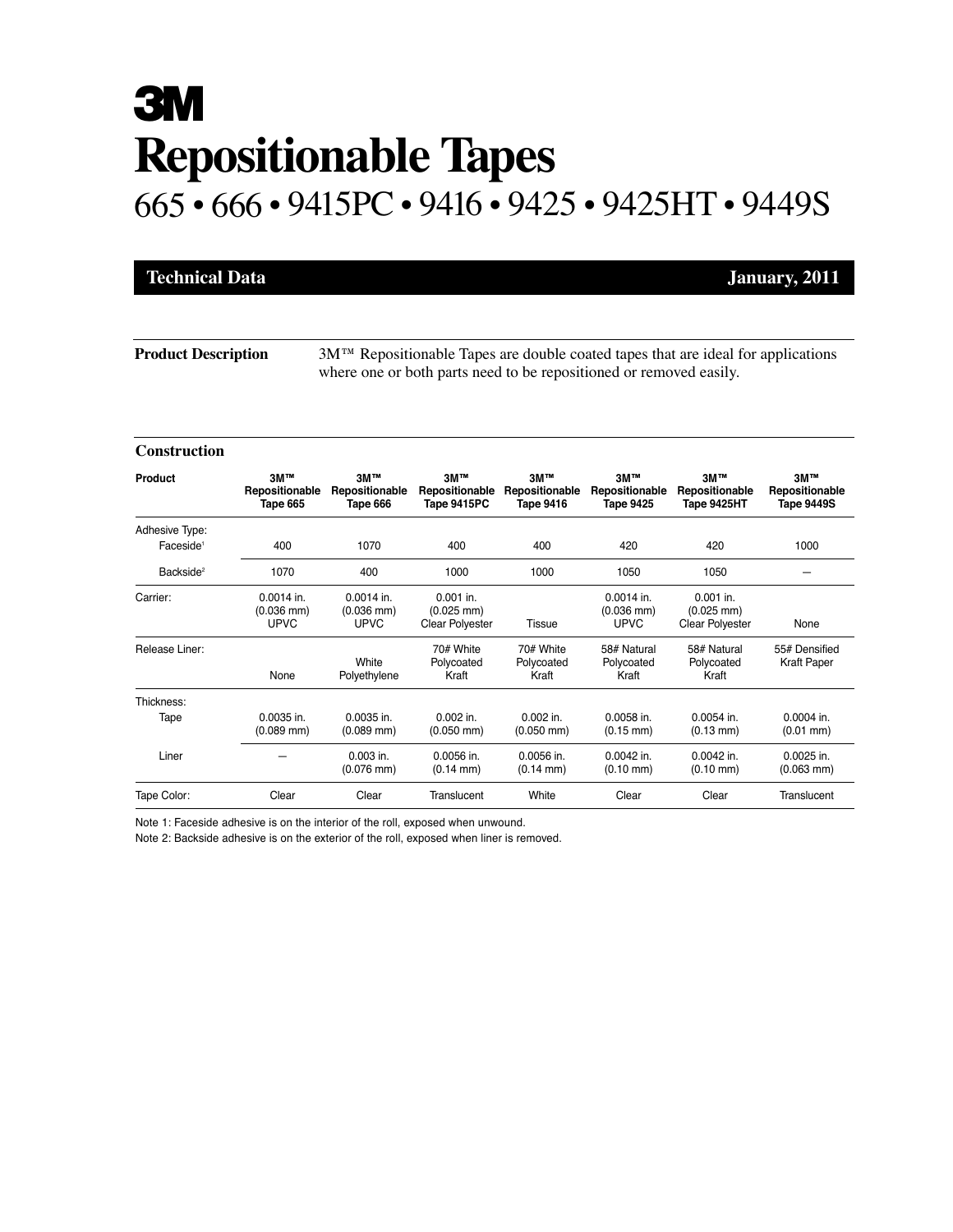## **3M**™ **Repositionable Tapes**

665 • 666 • 9415PC • 9416 • 9425 • 9425HT • 9449S

| <b>Typical Physical</b> | Note: The following technical information and data should be considered representative or |
|-------------------------|-------------------------------------------------------------------------------------------|
| Properties              | typical only and should not be used for specification purposes.                           |

| Product                                                                  | <b>3M™</b><br>Repositionable<br>Tape 665 | <b>3M™</b><br>Repositionable<br>Tape 666 | 3M™<br>Repositionable<br>Tape 9415PC | <b>3M™</b><br>Repositionable<br>Tape 9416 | <b>3M™</b><br>Repositionable<br><b>Tape 9425</b> | <b>3M™</b><br>Repositionable<br>Tape 9425HT | 3M™<br>Repositionable<br><b>Tape 9449S</b> |
|--------------------------------------------------------------------------|------------------------------------------|------------------------------------------|--------------------------------------|-------------------------------------------|--------------------------------------------------|---------------------------------------------|--------------------------------------------|
| Adhesion to Steel:<br>(ASTM D3330, 180° peel<br>modified, 72 hour dwell) |                                          |                                          |                                      |                                           |                                                  |                                             |                                            |
| Faceside                                                                 | $25$ oz./in.<br>(27 N/100 mm)            | 23 oz/in.<br>(25 N/100 mm)               | 50 oz./in.<br>(54 N/100 mm)          | 50 oz./in.<br>(54 N/100 mm)               | 45 oz./in.<br>(49 N/100 mm)                      | 45 oz./in.<br>(49 N/100 mm)                 | $5$ oz./in. $*$<br>(9 N/100 mm)            |
| Backside                                                                 | 23 oz./in.<br>(25 N/100 mm)              | 25 oz./in.<br>(27 N/100 mm)              | 3 oz/in.<br>(5.4 N/100 mm)           | 3 oz/in.<br>(5.4 N/100 mm)                | 12 oz./in.<br>(13 N/100 mm)                      | $12$ oz./in.<br>(13 N/100 mm)               |                                            |
| Relative High Temperature<br><b>Operating Ranges:</b>                    | 125°F (52°C)                             | 125°F (52°C)                             | 158°F (70°C)                         | 158°F (70°C)                              | 125°F (52°C)                                     | 250°F (121°C)                               | 158°F (70°C)                               |
| <b>Relative Solvent Resistance:</b>                                      | Good                                     | Good                                     | Fair                                 | Fair                                      | Good                                             | Good                                        | Fair                                       |
| U.V. Resistance:                                                         | Excellent                                | Excellent                                | Good                                 | Good                                      | Excellent                                        | Excellent                                   | Good                                       |

\*3M tape 9449 tested with 90 degree peel using 2 mil polyester backing.

#### **Available Sizes**

| Product                                                    | 3M tape             | 3M tape               | 3M tape               | 3M tape               | 3M tape               | 3M tape              | 3M tape               |
|------------------------------------------------------------|---------------------|-----------------------|-----------------------|-----------------------|-----------------------|----------------------|-----------------------|
|                                                            | 665                 | 666                   | 9415PC                | 9416                  | 9425                  | 9425HT               | 9449S                 |
| Available Lengths (Subject to Minimum Order Requirements): |                     |                       |                       |                       |                       |                      |                       |
| Standard                                                   | 72 yds.             | 72 yds.               | 72 yds.               | 72 yds.               | 72 yds.               | 72 yds.              | 72 yds.               |
|                                                            | (65.8 m)            | (65.8 m)              | (65.8 m)              | (65.8 m)              | (65.8 m)              | (65.8 m)             | (65.8 m)              |
| Maximum In:                                                |                     |                       |                       |                       |                       |                      |                       |
| 1/4" to 5/16" widths                                       | 108 yds.            | 72 yds.               | 144 yds.              | 144 yds.              | 72 yds.               | 72 yds.              | 144 yds.              |
|                                                            | (98.8 m)            | (65.8 m)              | (132 m)               | (132 m)               | (65.8 m)              | (65.8 m)             | (132 m)               |
| 3/8" to 7/16" widths                                       | 288 yds.            | 108 yds.              | 144 yds.              | 144 yds.              | 144 yds.              | 144 yds.             | 144 yds.              |
|                                                            | (263 m)             | (98.8 m)              | (132 m)               | (132 m)               | (132 m)               | (132 m)              | (132 m)               |
| 1/2" to 3" widths                                          | 288 yds.            | 108 yds.**            | 432 yds.              | 360 yds.              | 450 yds.              | 288 yds.             | 360 yds.              |
|                                                            | (263 m)             | (98.8 m)              | (395 m)               | (329 m)               | $(411 \text{ m})$     | (263 m)              | (329 m)               |
| Greater than 3"                                            | 288 yds.            | 108 yds.              | 432 yds.              | 360 yds.              | 288 yds.              | 288 yds.             | 360 yds.              |
|                                                            | (263 m)             | (98.8 m)              | (395 m)               | (329 m)               | (263 m)               | (263 m)              | (329 m)               |
| Available Widths (Subject to Minimum Order Requirements):  |                     |                       |                       |                       |                       |                      |                       |
| Minimum                                                    | $1/4$ in.           | $1/4$ in.             | $1/4$ in.             | $1/4$ in.             | $1/4$ in.             | $1/4$ in.            | $1/4$ in.             |
|                                                            | $(25.4 \text{ mm})$ | $(25.4 \, \text{mm})$ | $(25.4 \, \text{mm})$ | $(25.4 \text{ mm})$   | $(25.4 \, \text{mm})$ | $(25.4 \text{ mm})$  | $(25.4 \, \text{mm})$ |
| Maximum                                                    | 46 in.              | 46 in.                | 47 in.                | 47 in.                | 48 in.                | 48 in.               | 48 in.                |
|                                                            | $(1168$ mm)         | $(1168$ mm)           | $(1194$ mm)           | $(1194 \, \text{mm})$ | $(1219$ mm)           | $(1219$ mm)          | $(1219$ mm)           |
| Normal Slitting Tolerance:                                 | $± 1/32$ in.        | $± 1/32$ in.          | $± 1/32$ in.          | $± 1/32$ in.          | $± 1/32$ in.          | $± 1/32$ in.         | $± 1/32$ in.          |
|                                                            | $(0.8 \text{ mm})$  | $(0.8$ mm)            | $(0.8 \text{ mm})$    | $(0.8 \, \text{mm})$  | $(0.8 \text{ mm})$    | $(0.8 \, \text{mm})$ | $(0.8$ mm $)$         |
| Core Size (ID):                                            | 3.0 in.             | 3.0 in.               | 3.0 in.               | 3.0 in.               | 3.0 in.               | 3.0 in.              | 3.0 in.               |
|                                                            | $(76.2 \text{ mm})$ | $(76.2 \text{ mm})$   | $(76.2 \text{ mm})$   | $(76.2 \text{ mm})$   | $(76.2 \text{ mm})$   | $(76.2 \text{ mm})$  | $(76.2 \text{ mm})$   |

\*\*Liner of 3M tape 666 will be skip slit within these width limits unless otherwise noted in the special instruction section of your order.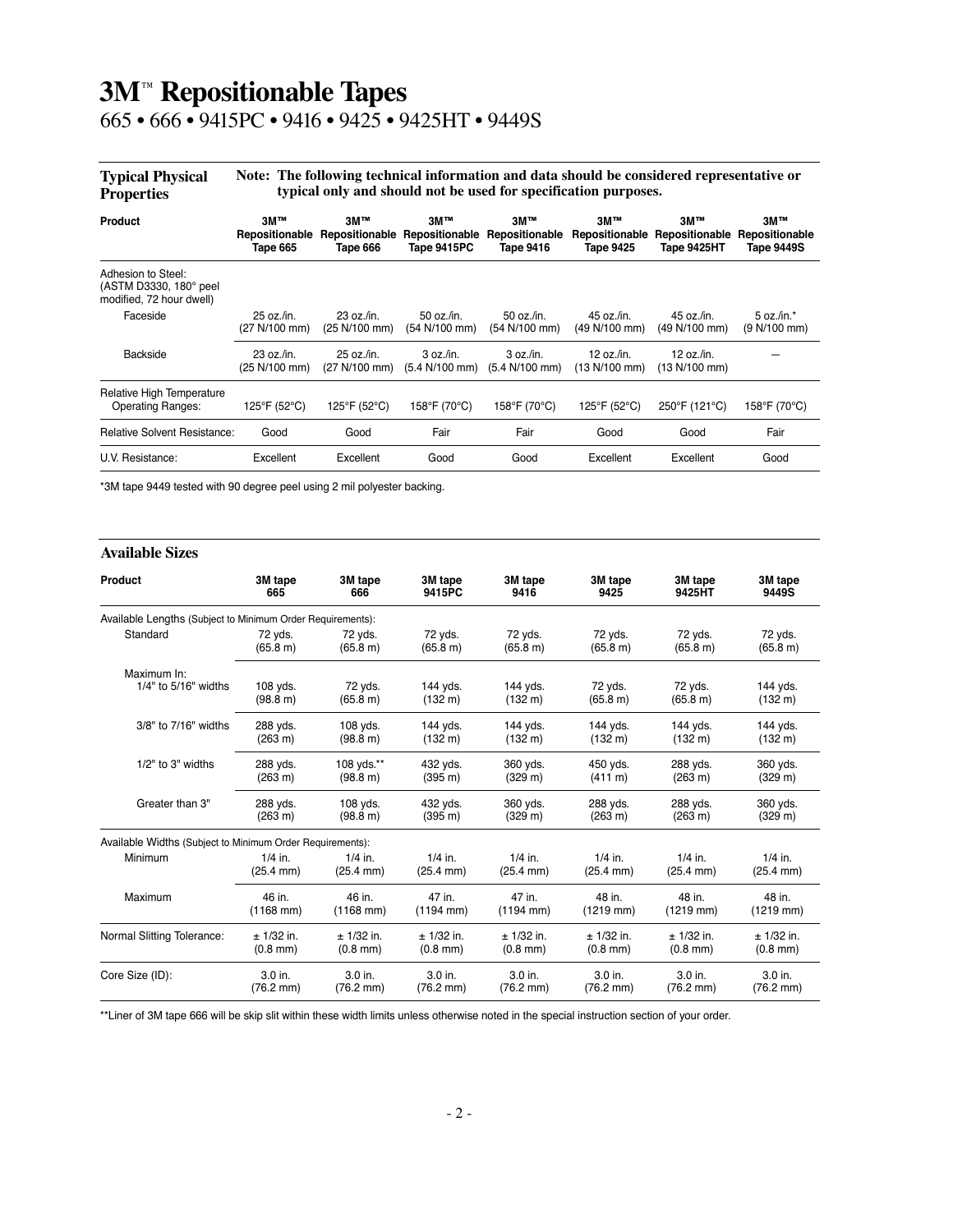### **3M**™ **Repositionable Tapes**

665 • 666 • 9415PC • 9416 • 9425 • 9425HT • 9449S

| <b>Features</b> | • 3M <sup>™</sup> Repositionable Tapes 665 and 666 have a medium tack adhesive on both sides of<br>the tape.                                                                                                                                                                                                                              |
|-----------------|-------------------------------------------------------------------------------------------------------------------------------------------------------------------------------------------------------------------------------------------------------------------------------------------------------------------------------------------|
|                 | - Good adhesive anchorage to the film carrier provides one-piece tape removal from<br>many surfaces.                                                                                                                                                                                                                                      |
|                 | - Slight side-to-side adhesion differential, therefore specific side removal can be<br>accomplished if applied properly.                                                                                                                                                                                                                  |
|                 | - The higher tack side of 3M tape 665 is on the face side (interior of roll).                                                                                                                                                                                                                                                             |
|                 | - The higher tack side of 3M tape 666 is on the linered or back side (exterior of roll).                                                                                                                                                                                                                                                  |
|                 | - The linerless feature of 3M tape 665 can help simplify manual or automatic dispensing.<br>No special liner removal equipment is required.                                                                                                                                                                                               |
|                 | - The complete plastic construction of both tapes provides a hot wire cuttable feature for<br>plastic packaging.                                                                                                                                                                                                                          |
|                 | • $3MTM$ Repositionable Tapes 9415PC and 9416 have a low tack adhesive on the back side<br>(exterior of roll) and a high tack ("permanent") adhesive on the face side (interior of roll).<br>This means liner covers the low tack adhesive and the high tack adhesive is exposed when<br>the tape is unwound.                             |
|                 | - The low tack adhesive side allows for removal from many films, foils, and papers and<br>will not cause delamination from most paper stock. In many cases this side can be reused<br>numerous times. The user should perform specific tests to determine the product's<br>suitability for the particular application.                    |
|                 | - Flexible materials will adhere better to the low tack adhesive than will rigid materials<br>(e.g. paper vs. cardboard). It may also be necessary to remove curl from certain<br>materials to avoid material separation from the tape over time.                                                                                         |
|                 | - 3M <sup>TM</sup> Repositionable Tape 928 is identical to 3M tape 9416 for the hand-held ATG<br>applicator.                                                                                                                                                                                                                              |
|                 | • 3M <sup>TM</sup> Repositionable Tapes 9425 and 9425HT have a medium tack adhesive on the back<br>side (exterior of roll) and a high tack ("permanent") adhesive on the face side (interior of<br>roll) of the tape. This means liner covers the medium tack adhesive and the high tack<br>adhesive is exposed when the tape is unwound. |
|                 | - The medium-tack adhesive allows removal from many foils and films without adhesive<br>residue. In many cases, the tape can be reused numerous times. The user should perform<br>specific tests to determine the product's suitability for the particular application.                                                                   |
|                 | - The moisture stable liner improves processing of parts and ease of liner removal.                                                                                                                                                                                                                                                       |
|                 | - The polyester film carrier of 3M tape 9425HT provides dimensional stability, improved<br>handling for die cutting and laminating, as well as providing higher temperature<br>resistance.                                                                                                                                                |
|                 | • 3M <sup>TM</sup> Repositionable Tape 9449S is a single linered low tack laminating adhesive.                                                                                                                                                                                                                                            |
|                 | - The liner is non-siliconized on the back side (adhesive side) which allows for the<br>construction of custom labels that are easier to handle, consistently maintaining<br>registration on-press when printing and converting.                                                                                                          |
|                 | - The low tack allows easy removal of labels from substrates with little or no adhesive<br>residue.                                                                                                                                                                                                                                       |
|                 |                                                                                                                                                                                                                                                                                                                                           |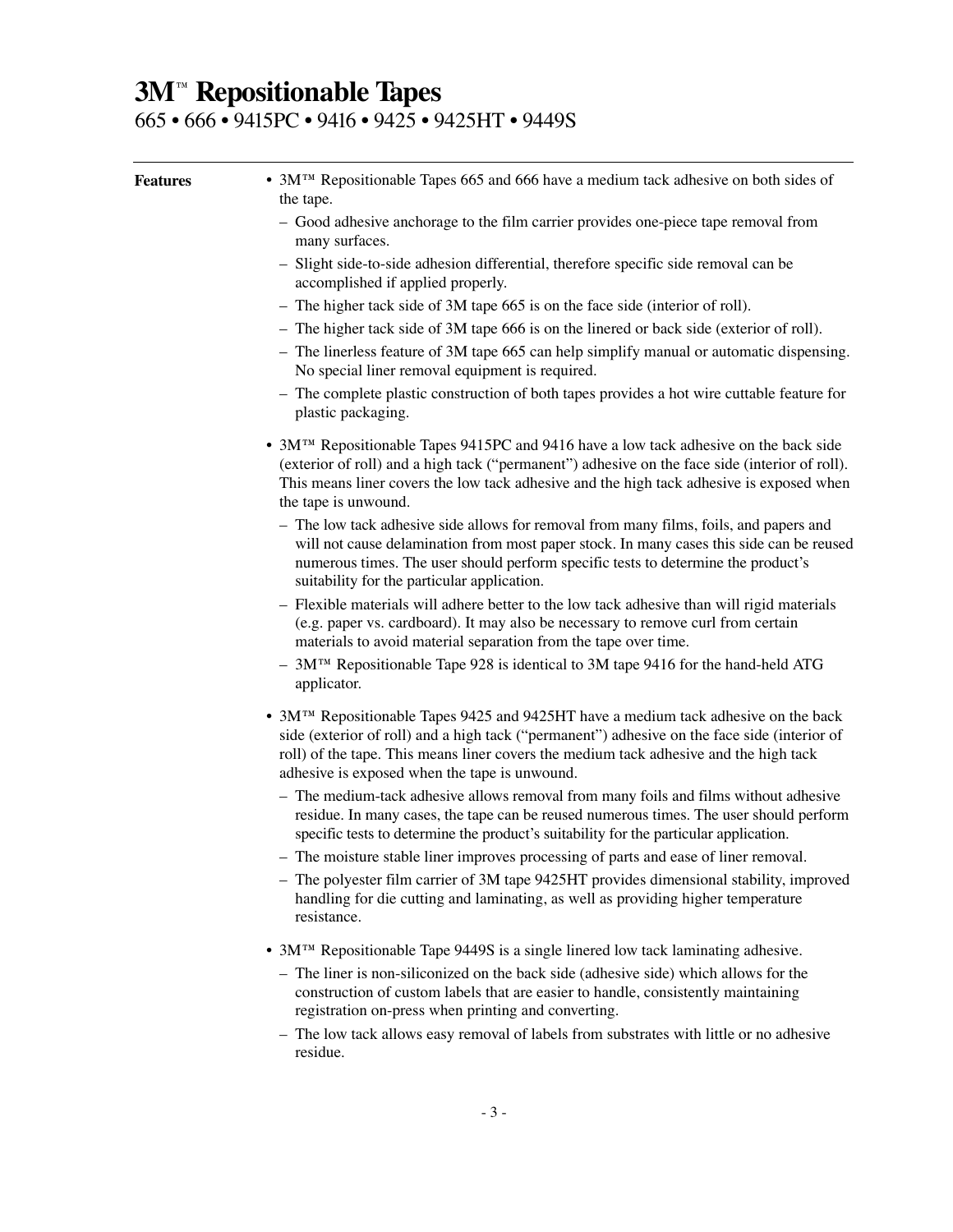### **3M**™ **Repositionable Tapes**

#### 665 • 666 • 9415PC • 9416 • 9425 • 9425HT • 9449S

| <b>Application</b><br><b>Techniques</b> | Bond strength is dependent upon the amount of adhesive-to-surface contact<br>developed. Firm application pressure helps develop better adhesive contact and<br>improve bond strength.                                                                                                                                                                                                                                                                                                                                                  |  |  |  |  |  |
|-----------------------------------------|----------------------------------------------------------------------------------------------------------------------------------------------------------------------------------------------------------------------------------------------------------------------------------------------------------------------------------------------------------------------------------------------------------------------------------------------------------------------------------------------------------------------------------------|--|--|--|--|--|
|                                         | To obtain optimum adhesion, the bonding surfaces must be clean, dry and well<br>unified. Some typical surface cleaning solvents are isopropyl alcohol or heptane.*                                                                                                                                                                                                                                                                                                                                                                     |  |  |  |  |  |
|                                         | *Note: Carefully read and follow the manufacturer's precautions and directions for<br>use when using solvents.                                                                                                                                                                                                                                                                                                                                                                                                                         |  |  |  |  |  |
|                                         | Ideal tape application temperature range is 70 $\degree$ F to 100 $\degree$ F (21 $\degree$ C to 38 $\degree$ C). Initial<br>tape application to surfaces at temperatures below $50^{\circ}F(10^{\circ}C)$ is not recommended<br>because the adhesive becomes too firm to adhere readily. However, once properly<br>applied, low temperature holding is generally satisfactory. An exception is 3M <sup>TM</sup><br>Repositionable Tapes 9425 and 9425HT which can be applied at temperatures as<br>low as $32^{\circ}F(0^{\circ}C)$ . |  |  |  |  |  |
| <b>Application Ideas</b>                | • Reclosable bags or envelopes.                                                                                                                                                                                                                                                                                                                                                                                                                                                                                                        |  |  |  |  |  |
|                                         | • Core starting and end tabbing of papers, foils, and films.                                                                                                                                                                                                                                                                                                                                                                                                                                                                           |  |  |  |  |  |
|                                         | • Removable stickers and labels.                                                                                                                                                                                                                                                                                                                                                                                                                                                                                                       |  |  |  |  |  |
|                                         | • Point of purchase displays.                                                                                                                                                                                                                                                                                                                                                                                                                                                                                                          |  |  |  |  |  |
|                                         | • Book inserts.                                                                                                                                                                                                                                                                                                                                                                                                                                                                                                                        |  |  |  |  |  |
|                                         | • Mounting promotional items.                                                                                                                                                                                                                                                                                                                                                                                                                                                                                                          |  |  |  |  |  |
|                                         | • Removable/changeable advertisements.                                                                                                                                                                                                                                                                                                                                                                                                                                                                                                 |  |  |  |  |  |
|                                         | • Temporary hold for protective packaging material, such as foam or cardboard, used<br>during shipment of manufactured goods.                                                                                                                                                                                                                                                                                                                                                                                                          |  |  |  |  |  |
|                                         | • Removable/changeable foam gasketing.                                                                                                                                                                                                                                                                                                                                                                                                                                                                                                 |  |  |  |  |  |
| <b>Storage</b>                          | Store in original cartons at $70^{\circ}F(21^{\circ}C)$ and $50\%$ relative humidity.                                                                                                                                                                                                                                                                                                                                                                                                                                                  |  |  |  |  |  |
| <b>Shelf Life</b>                       | If stored under proper conditions, these products retain their performance and<br>properties for two years from date of manufacture.                                                                                                                                                                                                                                                                                                                                                                                                   |  |  |  |  |  |